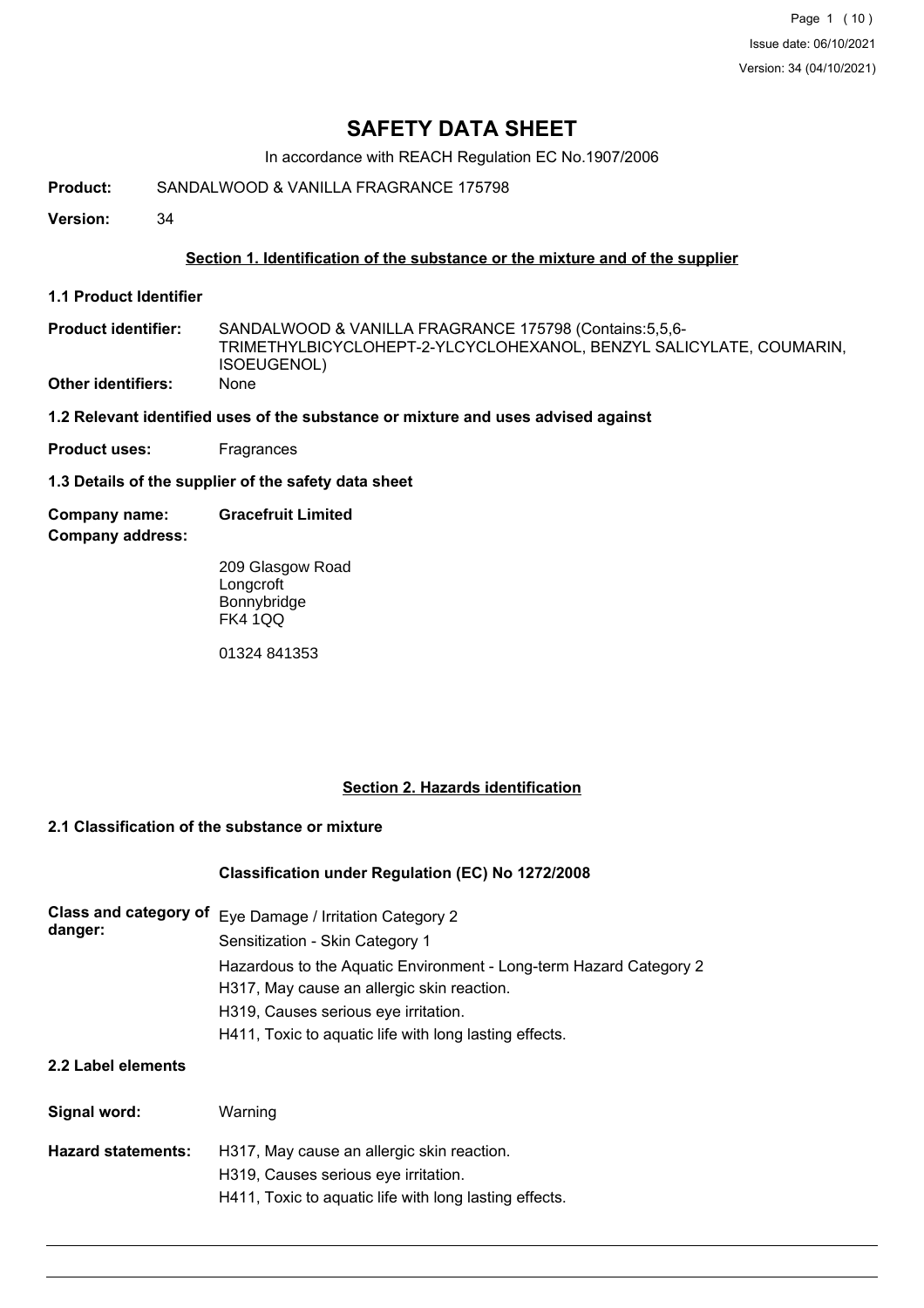# **SAFETY DATA SHEET**

In accordance with REACH Regulation EC No.1907/2006

| <b>Product:</b>              | SANDALWOOD & VANILLA FRAGRANCE 175798                                                                                                                                                                                               |  |  |  |  |
|------------------------------|-------------------------------------------------------------------------------------------------------------------------------------------------------------------------------------------------------------------------------------|--|--|--|--|
| Version:                     | 34                                                                                                                                                                                                                                  |  |  |  |  |
| Supplemental<br>Information: | EUH208, Contains (1S,2R,5S,7R,8R)-8-METHOXY-2,6,6,8-TETRAMETHYLTRICYCLO[5.3.1.0<br>^{1,5}]UNDECANE, ALPHA-ISOMETHYL IONONE, ALPHA-PINENES, EUGENOL,<br>HYDROXYCITRONELLAL, LIMONENE, TERPINOLENE. May produce an allergic reaction. |  |  |  |  |
| Precautionary                | P261, Avoid breathing vapour or dust.                                                                                                                                                                                               |  |  |  |  |
| statements:                  | P264, Wash hands and other contacted skin thoroughly after handling.                                                                                                                                                                |  |  |  |  |
|                              | P272, Contaminated work clothing should not be allowed out of the workplace.                                                                                                                                                        |  |  |  |  |
|                              | P273, Avoid release to the environment.                                                                                                                                                                                             |  |  |  |  |
|                              | P280, Wear protective gloves/eye protection/face protection.                                                                                                                                                                        |  |  |  |  |
|                              | P302/352, IF ON SKIN: Wash with plenty of soap and water.                                                                                                                                                                           |  |  |  |  |
|                              | P305/351/338, IF IN EYES: Rinse cautiously with water for several minutes. Remove contact<br>lenses, if present and easy to do. Continue rinsing.<br>P333/313, If skin irritation or rash occurs: Get medical advice/attention.     |  |  |  |  |
|                              | P337/313, If eye irritation persists: Get medical advice/attention.                                                                                                                                                                 |  |  |  |  |
|                              | P363, Wash contaminated clothing before reuse.                                                                                                                                                                                      |  |  |  |  |
|                              | P391, Collect spillage.                                                                                                                                                                                                             |  |  |  |  |
|                              | P501, Dispose of contents/container to approved disposal site, in accordance with local<br>regulations.                                                                                                                             |  |  |  |  |
|                              |                                                                                                                                                                                                                                     |  |  |  |  |
|                              |                                                                                                                                                                                                                                     |  |  |  |  |
|                              |                                                                                                                                                                                                                                     |  |  |  |  |

**Pictograms:**

**Other hazards:** Hydrocarbon Concentration %: 0.780%

# **Section 3. Composition / information on ingredients**

# **3.2 Mixtures**

# **Contains:**

| <b>Name</b>                                                                     | <b>CAS</b> | <b>EC</b> | <b>REACH Registration</b><br>No. | $\%$      | <b>Classification for</b><br>(CLP) 1272/2008   |
|---------------------------------------------------------------------------------|------------|-----------|----------------------------------|-----------|------------------------------------------------|
| $5.5.6-$<br>TRIMETHYLBICYCLOH 3407-42-9<br>IEPT-2-<br><b>IYLCYCLOHEXANOL</b>    |            | 222-294-1 | 01-2119979583-21-xxxx            | $5 - 10%$ | <b>IEDI 2-EH A1-EH C2:</b><br>H319-H400-H411.- |
| <b>VANILLIN</b>                                                                 | 121-33-5   | 204-465-2 |                                  | $5 - 10%$ | EDI 2:H319 .-                                  |
| <b>JAMYL SALICYLATE</b>                                                         | l2050-08-0 | 218-080-2 |                                  | $1 - 5%$  | ATO 4-EH A1-EH C1;<br>IH302-H410.-             |
| 2-METHYL-4-(2,2,3-<br>ITRIMETHYL-3-<br>ICYCLOPENTENYL)-2-<br><b>IBUTEN-1-OL</b> | 28219-60-5 | 248-907-2 |                                  | $1 - 5%$  | ISCI 2-EDI 2-EH A1:<br>IH315-H319-H400.-       |
| <b>2-METHYLBUTYL</b><br><b>ISALICYLATE</b>                                      | 51115-63-0 | 256-972-3 |                                  | $1 - 5%$  | ATO 4-EH C2;H302-<br>H411.-                    |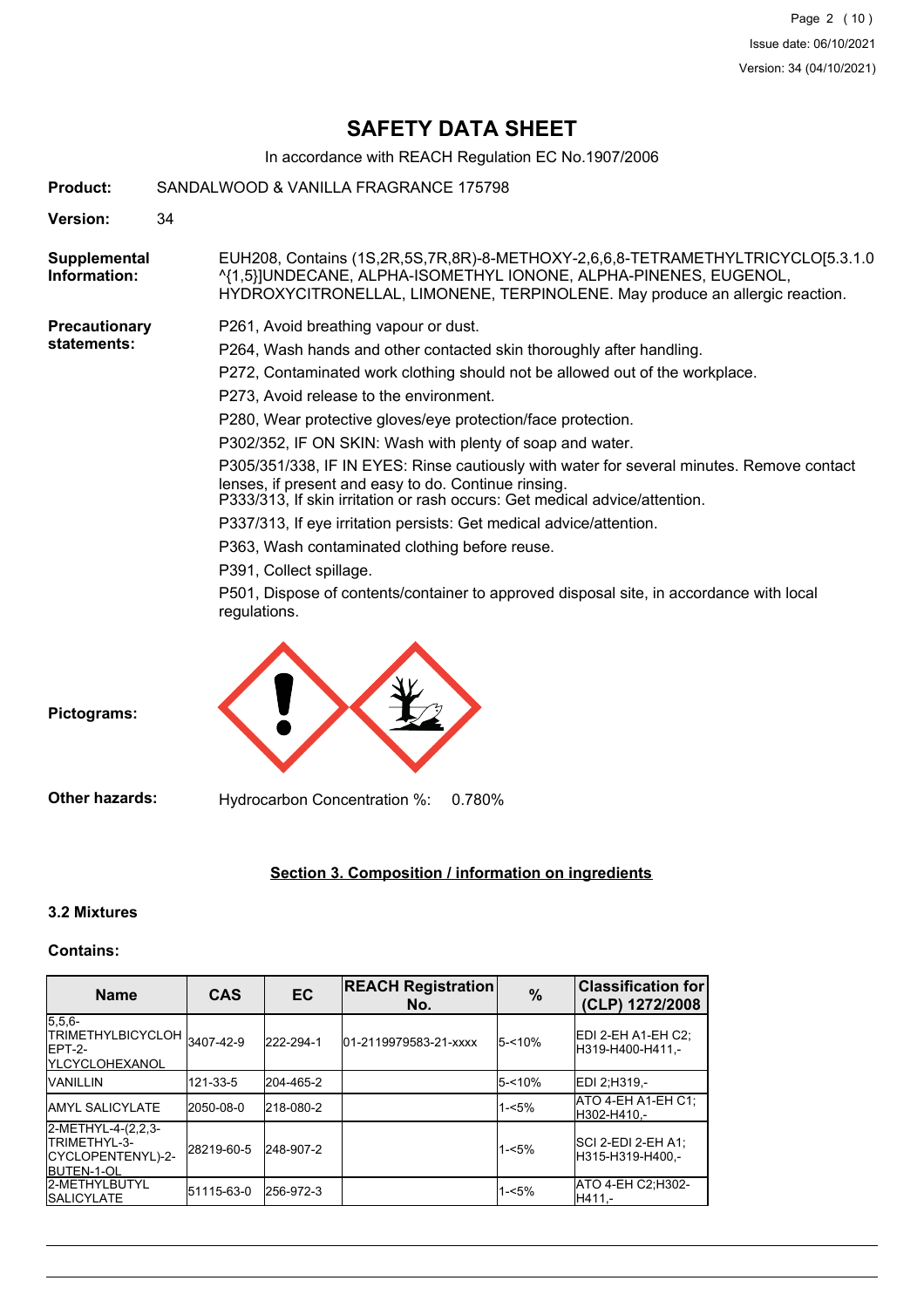Page 3 (10) Issue date: 06/10/2021 Version: 34 (04/10/2021)

# **SAFETY DATA SHEET**

In accordance with REACH Regulation EC No.1907/2006

## **Product:** SANDALWOOD & VANILLA FRAGRANCE 175798

#### **Version:** 34

| <b>BENZYL SALICYLATE</b>                                                                                             | 118-58-1                   | 204-262-9 |                       | $1 - 5%$    | SS 1B-EH C3:H317-<br>H412.-                                                                                   |
|----------------------------------------------------------------------------------------------------------------------|----------------------------|-----------|-----------------------|-------------|---------------------------------------------------------------------------------------------------------------|
| <b>ETHYL</b><br><b>HYDROXYPYRONE</b>                                                                                 | 4940-11-8                  | 225-582-5 |                       | $1 - 5%$    | ATO 4:H302,-                                                                                                  |
| <b>COUMARIN</b>                                                                                                      | 91-64-5                    | 202-086-7 |                       | 1-<5%       | ATO 4-SS 1B:H302-<br>H317,-                                                                                   |
| ALPHA-ISOMETHYL<br><b>IONONE</b>                                                                                     | 127-51-5                   | 204-846-3 |                       | $1 - 5%$    | SS 1B-EH C2; H317-<br>H411.-                                                                                  |
| IISOEUGENOL                                                                                                          | 97-54-1                    | 202-590-7 |                       | $1 - 5%$    | <b>ATO 4-ATD 4-ATI 4-</b><br>SCI 2-EDI 2-SS 1A-<br>STO-SE 3(RI); H302-<br>H312-H315-H317-<br>H319-H332-H335,- |
| $(1S, 2R, 5S, 7R, 8R) - 8 -$<br>METHOXY-2,6,6,8-<br><b>TETRAMETHYLTRICY</b><br>CLO[5.3.1.0^{1,5}]<br><b>UNDECANE</b> | 67874-81-1                 | 267-510-5 |                       | $0.1 - 1\%$ | SS 1B-EH A1-EH C1:<br>H317-H410,-                                                                             |
| <b>OXACYCLOHEXADEC</b><br><b>IEN-2-ONE</b>                                                                           | 34902-57-3.<br>111879-80-2 | 422-320-3 | 01-0000016883-62-xxxx | $0.1 - 1%$  | EH A1-EH C1;H410,-                                                                                            |
| $1,3,4,6,7,8-$<br><b>HEXAHYDRO-</b><br>$4,6,6,7,8,8$ -<br><b>IHEXAMETHYLINDENO</b><br>$[5,6-C]$ PYRAN                | 1222-05-5                  | 214-946-9 | 01-2119488227-29-xxxx | $0.1 - 1\%$ | EH A1-EH C1; H410,-                                                                                           |
| <b>CAMPHOR</b>                                                                                                       | 76-22-2                    | 200-945-0 |                       | $0.1 - 1\%$ | FS 2-ATO 4-ATI 4-SCI<br>2-EDI 1-STO-SE 2-EH<br>C2;H228-H302-H315-<br>H318-H332-H371-<br>H411.-                |
| <b>LIMONENE</b>                                                                                                      | 5989-27-5                  | 227-813-5 |                       | $0.1 - 1\%$ | FL 3-SCI 2-SS 1B-AH<br>1-EH A1-EH C3;H226-<br>H304-H315-H317-<br>H400-H412,-                                  |
| <b>TERPINOLENE</b>                                                                                                   | 586-62-9                   | 209-578-0 |                       | $0.1 - 1%$  | SS 1B-AH 1-EH A1-EH<br>C1;H304-H317-H410,-                                                                    |
| IALPHA-PINENES                                                                                                       | 80-56-8                    | 201-291-9 |                       | $0.1 - 1\%$ | FL 3-ATO 4-SCI 2-SS<br>1B-AH 1-EH A1-EH<br>C1;H226-H302-H304-<br>H315-H317-H410.-                             |
| <b>I</b> EUGENOL                                                                                                     | 97-53-0                    | 202-589-1 |                       | $0.1 - 1\%$ | EDI 2-SS 1B;H317-<br>H319,-                                                                                   |
| <b>HYDROXYCITRONELL</b><br>AL.                                                                                       | 107-75-5                   | 203-518-7 |                       | $0.1 - 1%$  | EDI 2-SS 1B; H317-<br>H319.-                                                                                  |
| ALPHA-CEDRENE                                                                                                        | 469-61-4                   | 207-418-4 |                       | < 0.1%      | AH 1-EH A1-EH C1;<br>H304-H410.-                                                                              |

#### **Substances with Community workplace exposure limits:**

| <b>Name</b>               | CAS     | EC        | $\%$        |
|---------------------------|---------|-----------|-------------|
| <b>ICAMPHOR</b>           | 76-22-2 | 200-945-0 | $0.1 - 1\%$ |
| <b>IDIETHYL PHTHALATE</b> | 84-66-2 | 201-550-6 | 50-100%     |

# **Substances that are persistent, bioaccumulative and toxic or very persistent and very bioaccumulative, greater than 0.1%:**

Not Applicable

#### **Section 4. First-aid measures**

#### **4.1 Description of first aid measures**

IF ON SKIN: Wash with plenty of soap and water.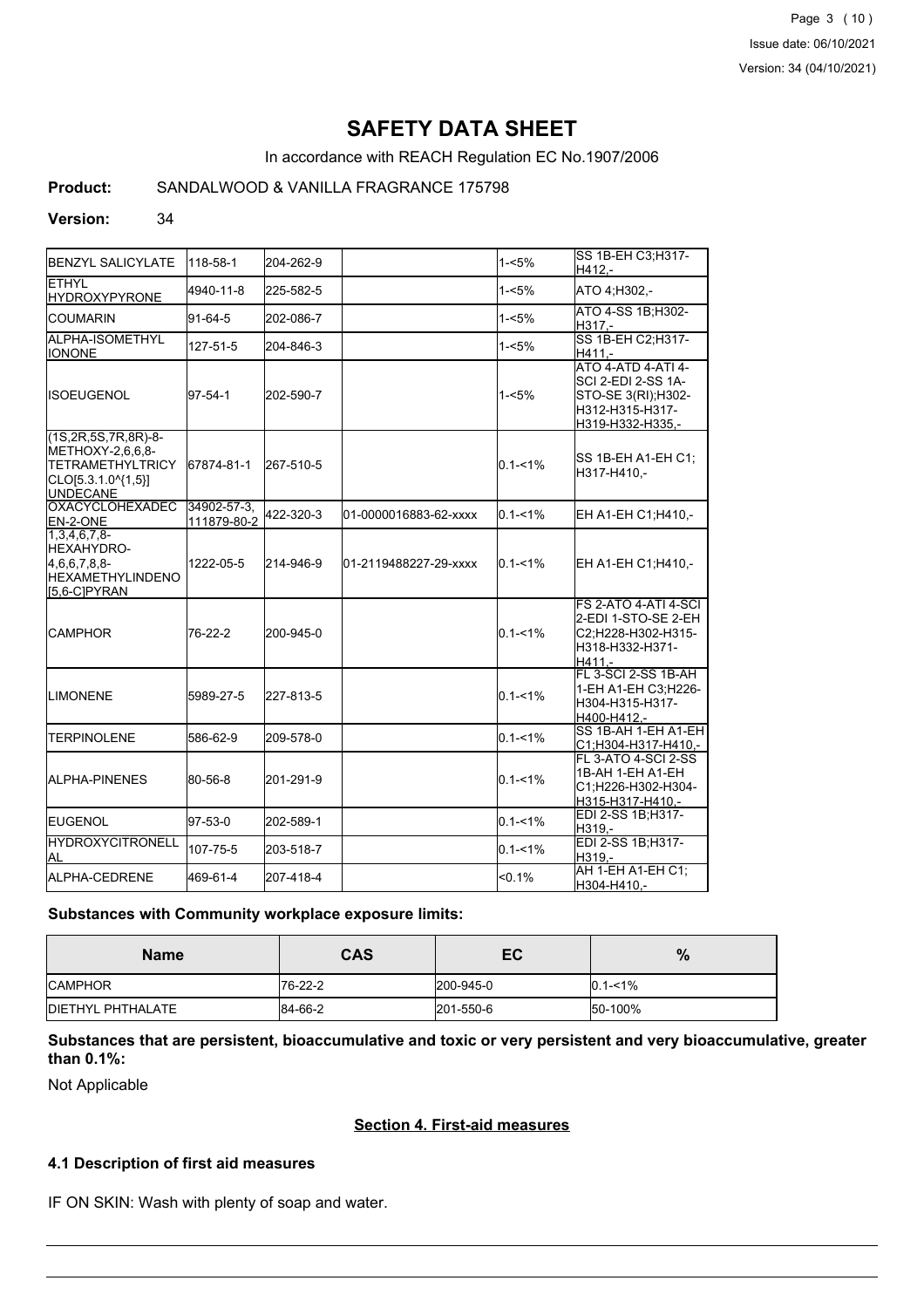Page 4 (10) Issue date: 06/10/2021 Version: 34 (04/10/2021)

# **SAFETY DATA SHEET**

In accordance with REACH Regulation EC No.1907/2006

**Product:** SANDALWOOD & VANILLA FRAGRANCE 175798

**Version:** 34

IF IN EYES: Rinse cautiously with water for several minutes. Remove contact lenses, if present and easy to do. Continue rinsing.

# **4.2 Most important symptoms and effects, both acute and delayed**

May cause an allergic skin reaction.

Causes serious eye irritation.

# **4.3 Indication of any immediate medical attention and special treatment needed**

None expected, see Section 4.1 for further information.

## **SECTION 5: Firefighting measures**

#### **5.1 Extinguishing media**

Suitable media: Carbon dioxide, Dry chemical, Foam.

## **5.2 Special hazards arising from the substance or mixture**

In case of fire, may be liberated: Carbon monoxide, Unidentified organic compounds.

#### **5.3 Advice for fire fighters:**

In case of insufficient ventilation, wear suitable respiratory equipment.

#### **Section 6. Accidental release measures**

#### **6.1 Personal precautions, protective equipment and emergency procedures:**

Avoid inhalation. Avoid contact with skin and eyes. See protective measures under Section 7 and 8.

#### **6.2 Environmental precautions:**

Keep away from drains, surface and ground water, and soil.

# **6.3 Methods and material for containment and cleaning up:**

Remove ignition sources. Provide adequate ventilation. Avoid excessive inhalation of vapours. Contain spillage immediately by use of sand or inert powder. Dispose of according to local regulations.

# **6.4 Reference to other sections:**

Also refer to sections 8 and 13.

# **Section 7. Handling and storage**

# **7.1 Precautions for safe handling:**

Keep away from heat, sparks, open flames and hot surfaces. - No smoking. Use personal protective equipment as required. Use in accordance with good manufacturing and industrial hygiene practices. Use in areas with adequate ventilation Do not eat, drink or smoke when using this product.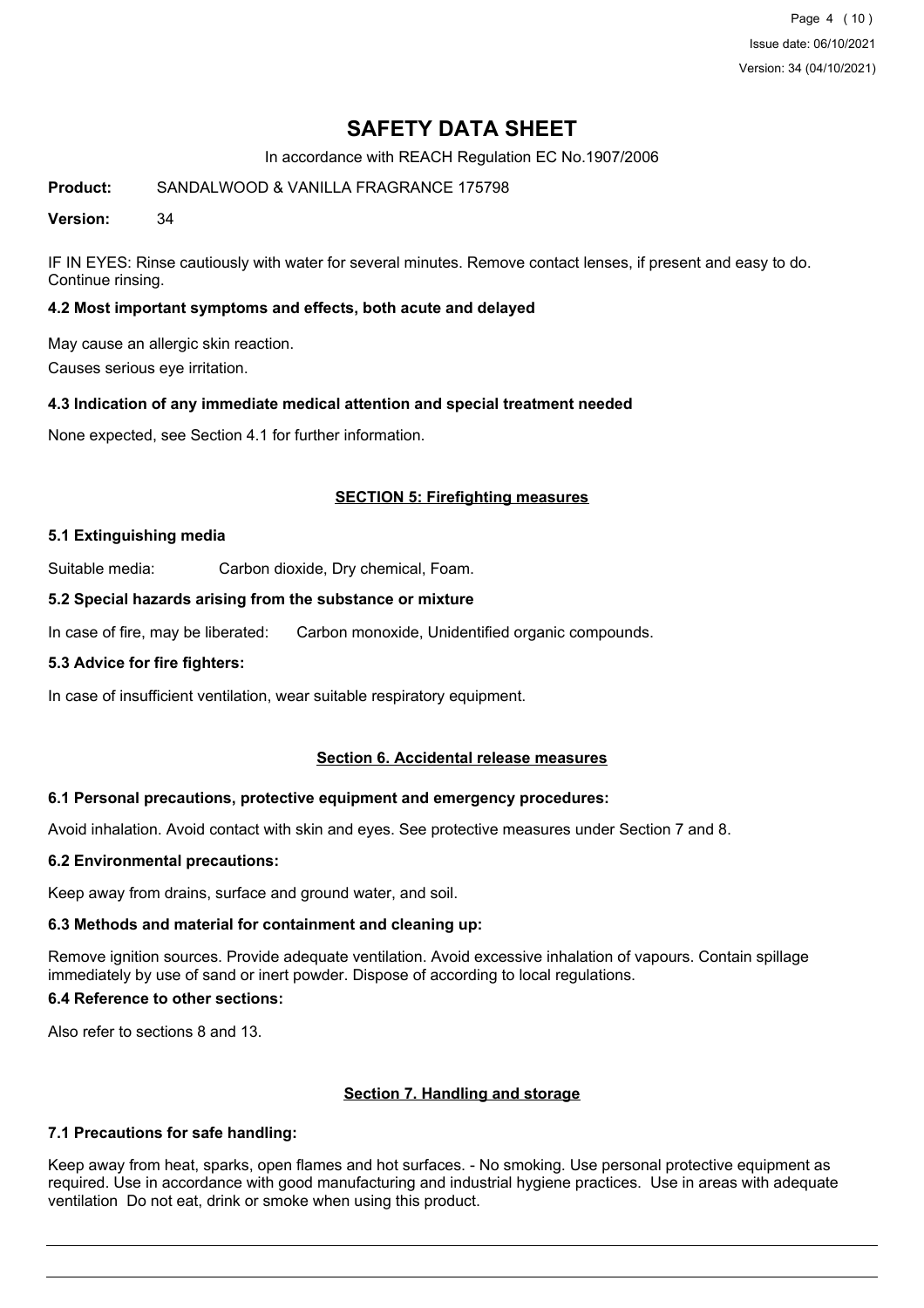Page 5 (10) Issue date: 06/10/2021 Version: 34 (04/10/2021)

# **SAFETY DATA SHEET**

In accordance with REACH Regulation EC No.1907/2006

## **Product:** SANDALWOOD & VANILLA FRAGRANCE 175798

**Version:** 34

## **7.2 Conditions for safe storage, including any incompatibilities:**

Store in a well-ventilated place. Keep container tightly closed. Keep cool. Ground/bond container and receiving equipment. Use explosion-proof electrical, ventilating and lighting equipment. Use only non-sparking tools. Take precautionary measures against static discharge.

## **7.3 Specific end use(s):**

Fragrances: Use in accordance with good manufacturing and industrial hygiene practices.

## **Section 8. Exposure controls/personal protection**

#### **8.1 Control parameters**

Workplace exposure limits:

| Ingredient               | <b>CAS</b> | EC        | <b>Description</b>                                   | <b>Value</b> |
|--------------------------|------------|-----------|------------------------------------------------------|--------------|
| <b>DIETHYL PHTHALATE</b> | 84-66-2    | 201-550-6 | Long-term exposure limit (8-hour<br>$ TWA $ (mg/m3)  |              |
|                          |            |           | Short-term exposure limit (15-<br>$ minute)$ (mg/m3) | 10           |

#### **8.2 Exposure Controls**

#### **Eye / Skin Protection**

Wear protective gloves/eye protection/face protection

#### **Respiratory Protection**

Ensure adequate and ongoing ventilation is maintained in order to prevent build up of excessive vapour and to ensure occupational exposure limits are adhered to. If appropriate, and depending on your patterns and volumes of use, the following engineering controls may be required as additional protective measures: a) Isolate mixing rooms and other areas where this material is used or openly handled. Maintain these areas under negative air pressure relative to the rest of the plant. b) Employ the use of Personal protective equipment - an approved, properly fitted respirator with organic vapour cartridges or canisters and particulate filters. c) Use local exhaust ventilation around open tanks and other open sources of potential exposures in order to avoid excessive inhalation, including places where this material is openly weighed or measured. In addition, use general dilution ventilation of the work area to eliminate or reduce possible worker exposures. d) Use closed systems for transferring and processing this material.

Also refer to Sections 2 and 7.

#### **Section 9. Physical and chemical properties**

#### **9.1 Information on basic physical and chemical properties**

| Appearance:                     | Clear colourless to pale yellow liquid |
|---------------------------------|----------------------------------------|
| Odour:                          | Not determined                         |
| <b>Odour threshold:</b>         | Not determined                         |
| pH:                             | Not determined                         |
| Melting point / freezing point: | Not determined                         |
| Initial boiling point / range:  | Not determined                         |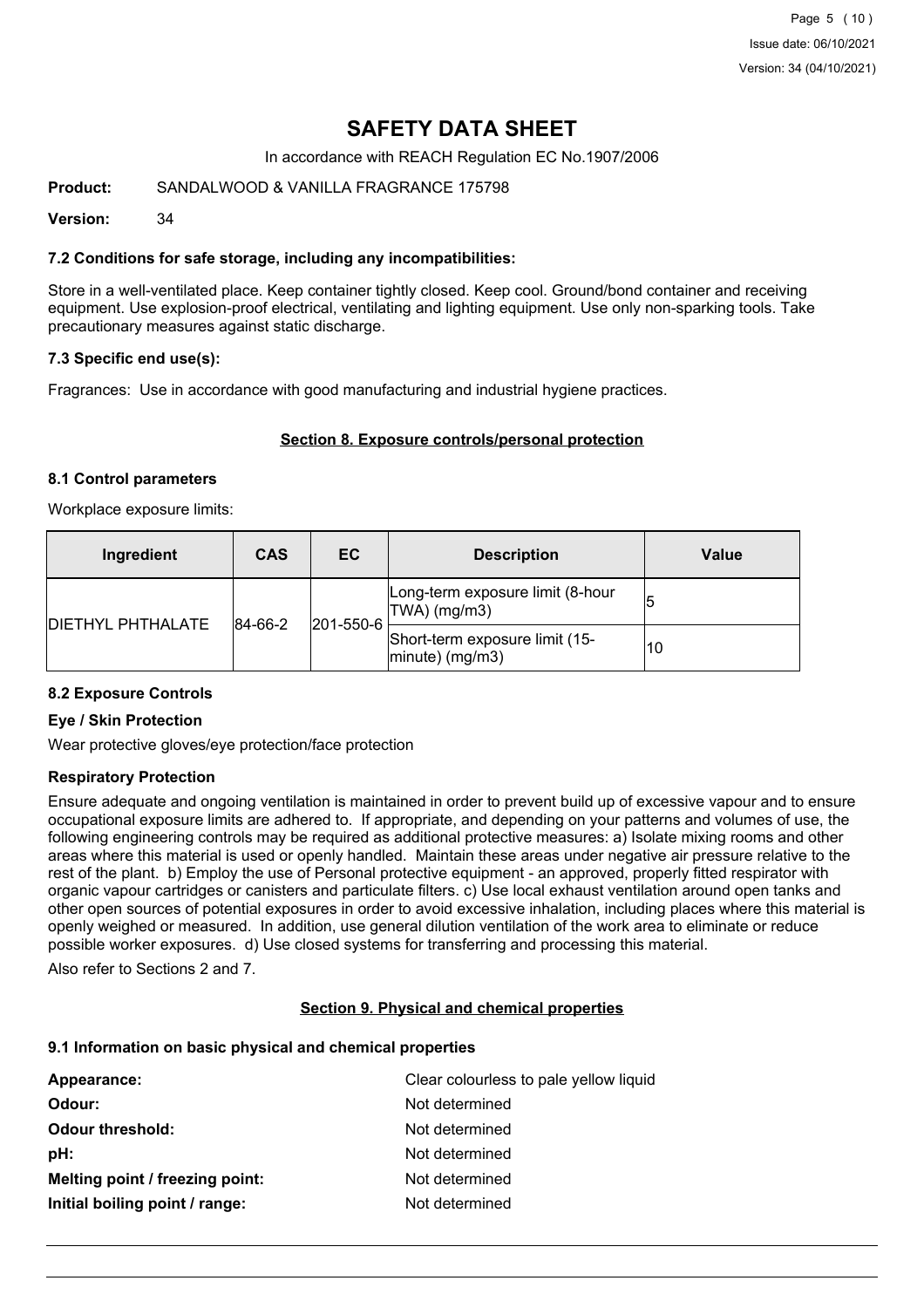Page 6 (10) Issue date: 06/10/2021 Version: 34 (04/10/2021)

# **SAFETY DATA SHEET**

In accordance with REACH Regulation EC No.1907/2006

**Product:** SANDALWOOD & VANILLA FRAGRANCE 175798

**Version:** 34

| Flash point:                                  | $>$ 100 °C                                   |
|-----------------------------------------------|----------------------------------------------|
| <b>Evaporation rate:</b>                      | Not determined                               |
| Flammability (solid, gas):                    | Not determined                               |
| Upper/lower flammability or explosive limits: | Product does not present an explosion hazard |
| Vapour pressure:                              | 0.01772131 mmHg                              |
| Vapour density:                               | Not determined                               |
| <b>Relative density:</b>                      | 1.0930 - 1.0970                              |
| Solubility(ies):                              | Not determined                               |
| Partition coefficient: n-octanol/water:       | Not determined                               |
| Auto-ignition temperature:                    | Not determined                               |
| Decomposition temperature:                    | Not determined                               |
| Viscosity:                                    | Not determined                               |
| <b>Explosive properties:</b>                  | Not expected                                 |
| <b>Oxidising properties:</b>                  | Not expected                                 |

**9.2 Other information:** None available

#### **Section 10. Stability and reactivity**

# **10.1 Reactivity:**

Presents no significant reactivity hazard, by itself or in contact with water.

# **10.2 Chemical stability:**

Good stability under normal storage conditions.

# **10.3 Possibility of hazardous reactions:**

Not expected under normal conditions of use.

#### **10.4 Conditions to avoid:**

Avoid extreme heat.

#### **10.5 Incompatible materials:**

Avoid contact with strong acids, alkalis or oxidising agents.

#### **10.6 Hazardous decomposition products:**

Not expected.

# **Section 11. Toxicological information**

# **11.1 Information on toxicological effects**

This mixture has not been tested as a whole for health effects. The health effects have been calculated using the methods outlined in Regulation (EC) No 1272/2008 (CLP).

| <b>Acute Toxicity:</b>       | Based on available data the classification criteria are not met. |
|------------------------------|------------------------------------------------------------------|
| <b>Acute Toxicity Oral</b>   | >5000                                                            |
| <b>Acute Toxicity Dermal</b> | >5000                                                            |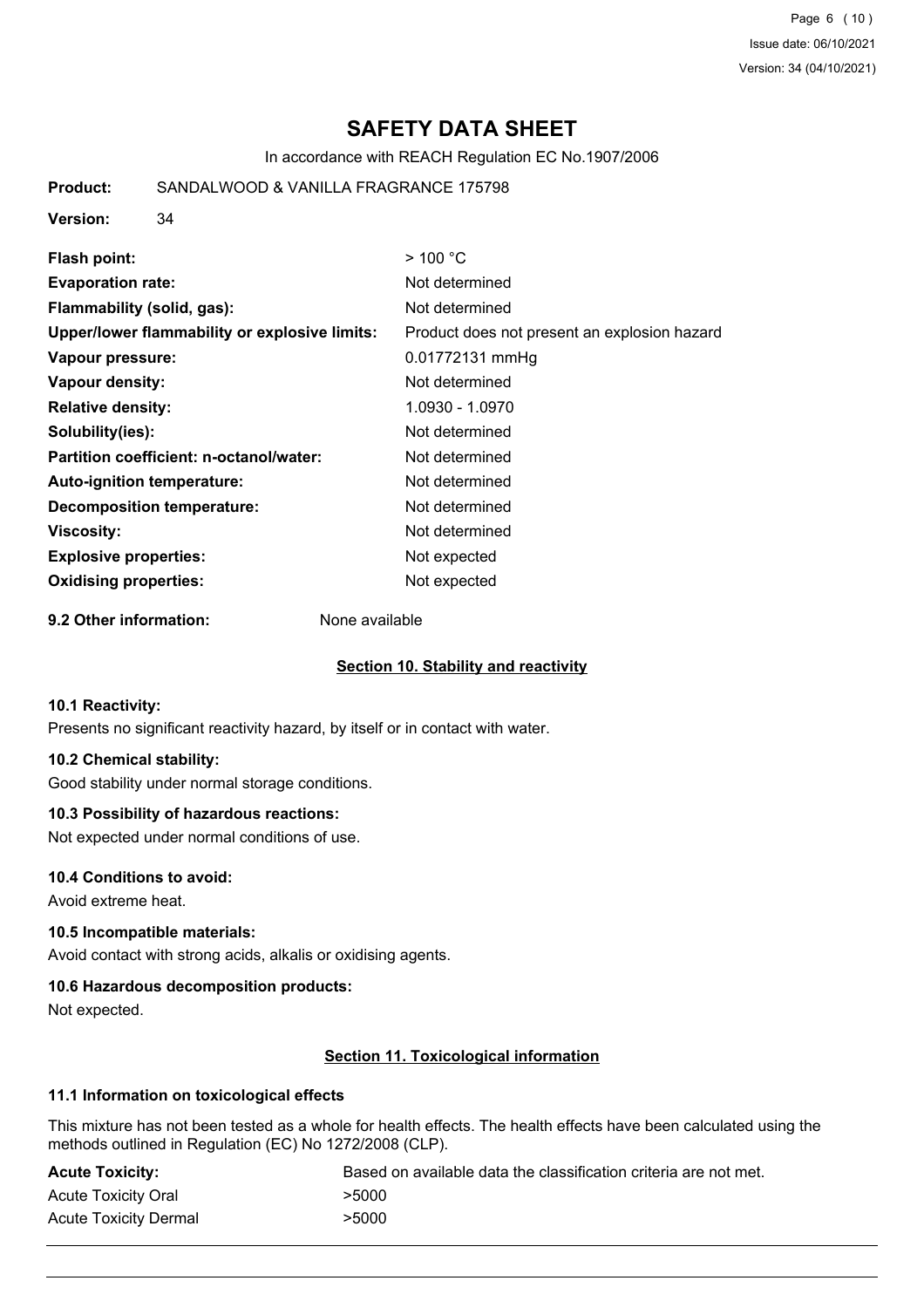# **SAFETY DATA SHEET**

In accordance with REACH Regulation EC No.1907/2006

**Product:** SANDALWOOD & VANILLA FRAGRANCE 175798

**Version:** 34

| Acute Toxicity Inhalation          | Not Available                                                    |
|------------------------------------|------------------------------------------------------------------|
| <b>Skin corrosion/irritation:</b>  | Based on available data the classification criteria are not met. |
| Serious eye damage/irritation:     | Eye Damage / Irritation Category 2                               |
| Respiratory or skin sensitisation: | Sensitization - Skin Category 1                                  |
| Germ cell mutagenicity:            | Based on available data the classification criteria are not met. |
| <b>Carcinogenicity:</b>            | Based on available data the classification criteria are not met. |
| <b>Reproductive toxicity:</b>      | Based on available data the classification criteria are not met. |
| <b>STOT-single exposure:</b>       | Based on available data the classification criteria are not met. |
| <b>STOT-repeated exposure:</b>     | Based on available data the classification criteria are not met. |
| <b>Aspiration hazard:</b>          | Based on available data the classification criteria are not met. |

#### **Information about hazardous ingredients in the mixture**

| Ingredient                             | <b>CAS</b>  | <b>EC</b> | LD50/ATE Oral | LD50/ATE<br><b>Dermal</b> | LC50/ATE<br><b>Inhalation</b> | <b>LC50</b><br>Route |
|----------------------------------------|-------------|-----------|---------------|---------------------------|-------------------------------|----------------------|
| 2-METHYLBUTYL<br><b>SALICYLATE</b>     | 51115-63-0  | 256-972-3 | 1406          | <b>Not available</b>      | Not available                 | Not<br>available     |
| <b>JAMYL SALICYLATE</b>                | 2050-08-0   | 218-080-2 | 2000          | <b>Not available</b>      | Not available                 | Not<br>available     |
| <b>ICOUMARIN</b>                       | $ 91-64-5 $ | 202-086-7 | 500           | <b>Not available</b>      | Not available                 | lNot<br>available    |
| <b>IETHYL</b><br><b>IHYDROXYPYRONE</b> | 4940-11-8   | 225-582-5 | 1200          | lNot available            | Not available                 | lNot<br>lavailable   |
| <b>IISOEUGENOL</b>                     | 197-54-1    | 202-590-7 | 500           | 1912                      | 11                            | lNot.<br>lavailable  |

Refer to Sections 2 and 3 for additional information.

# **Section 12. Ecological information**

#### **12.1 Toxicity:**

Toxic to aquatic life with long lasting effects.

- **12.2 Persistence and degradability:** Not available
- **12.3 Bioaccumulative potential:** Not available
- **12.4 Mobility in soil:** Not available
- **12.5 Results of PBT and vPvB assessment:**

This substance does not meet the PBT/vPvB criteria of REACH, annex XIII.

**12.6 Other adverse effects:** Not available

# **Section 13. Disposal considerations**

# **13.1 Waste treatment methods:**

Dispose of in accordance with local regulations. Avoid disposing into drainage systems and into the environment. Empty containers should be taken to an approved waste handling site for recycling or disposal.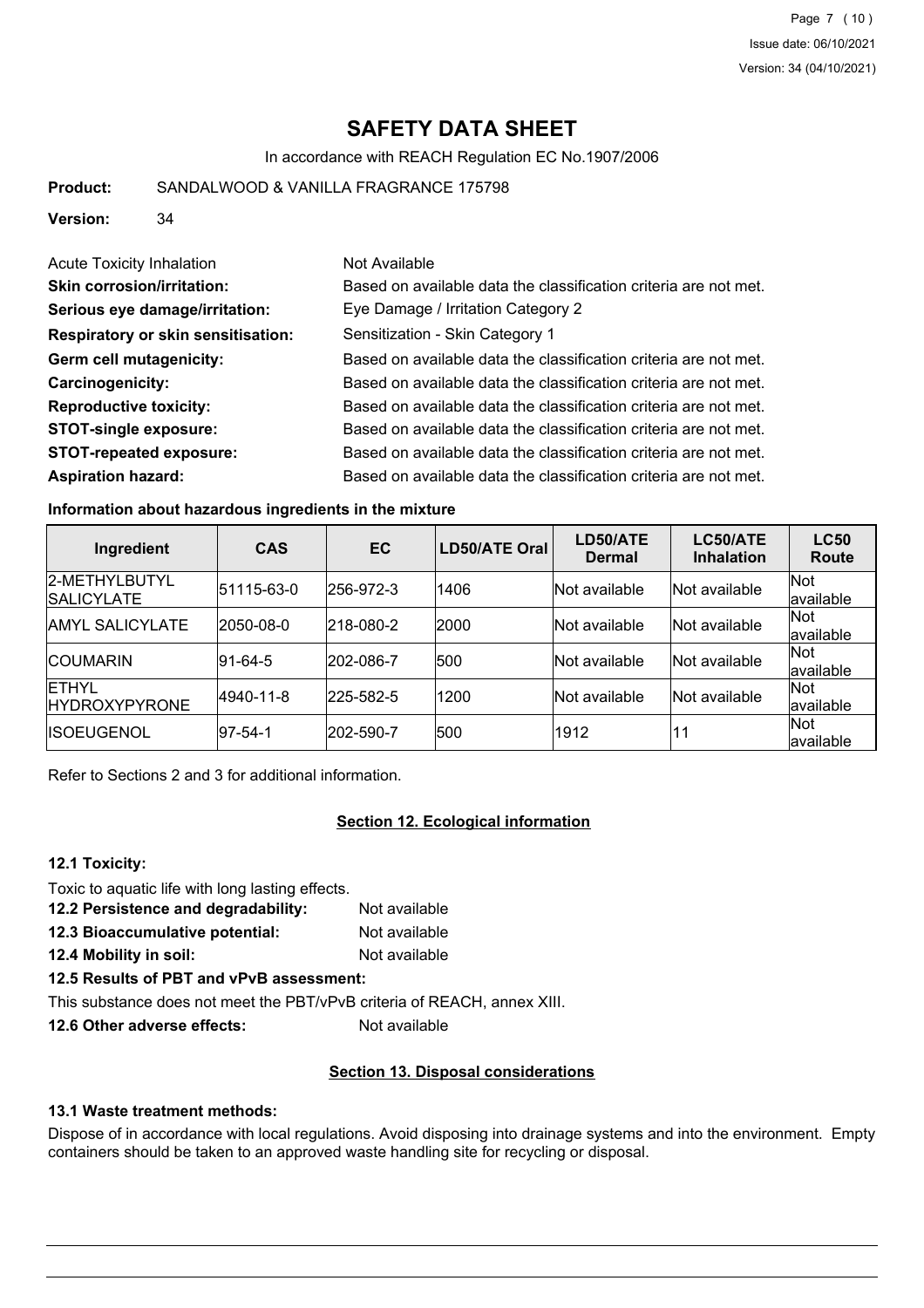Page 8 (10) Issue date: 06/10/2021 Version: 34 (04/10/2021)

# **SAFETY DATA SHEET**

In accordance with REACH Regulation EC No.1907/2006

**Product:** SANDALWOOD & VANILLA FRAGRANCE 175798

**Version:** 34

#### **Section 14. Transport information**

| 14.1 UN number:                                                               | UN3082                                                                                                                    |
|-------------------------------------------------------------------------------|---------------------------------------------------------------------------------------------------------------------------|
| 14.2 UN Proper Shipping Name:                                                 | ENVIRONMENTALLY HAZARDOUS SUBSTANCE, LIQUID, N.O.S.<br>(AMYL SALICYLATE, 5,5,6-TRIMETHYLBICYCLOHEPT-2-<br>YLCYCLOHEXANOL) |
| 14.3 Transport hazard class(es):                                              | 9                                                                                                                         |
| <b>Sub Risk:</b>                                                              | -                                                                                                                         |
| 14.4. Packing Group:                                                          | Ш                                                                                                                         |
| <b>14.5 Environmental hazards:</b>                                            | This is an environmentally hazardous substance.                                                                           |
| 14.6 Special precautions for user:                                            | None additional                                                                                                           |
| 14.7 Transport in bulk according to Annex II of MARPOL73/78 and the IBC Code: |                                                                                                                           |

Not applicable

# **Section 15. Regulatory information**

# **15.1 Safety, health and environmental regulations/legislation specific for the substance or mixture** None additional

### **15.2 Chemical Safety Assessment**

A Chemical Safety Assessment has not been carried out for this product.

#### **Section 16. Other information**

| <b>Concentration % Limits:</b>  | EH C2=36.58% EH C3=3.65% EDI 2=52.08% SS 1=1.00000000% EDI<br>2A=48.31% |
|---------------------------------|-------------------------------------------------------------------------|
| <b>Total Fractional Values:</b> | EH C2=2.73 EH C3=27.40 EDI 2=1.92 SS 1=100.00 EDI 2A=2.07               |

#### **Key to revisions:**

14.2. UN proper shipping name Concentration % Limits SECTION 3: Composition/information on ingredients Total Fractional Values

## **Key to abbreviations:**

| <b>Abbreviation</b> | Meaning                                                            |
|---------------------|--------------------------------------------------------------------|
| IAH 1               | <b>Aspiration Hazard Category 1</b>                                |
| ATD <sub>4</sub>    | Acute Toxicity - Dermal Category 4                                 |
| ATI <sub>4</sub>    | Acute Toxicity - Inhalation Category 4                             |
| ATO 4               | Acute Toxicity - Oral Category 4                                   |
| <b>IEDI1</b>        | Eye Damage / Irritation Category 1                                 |
| EDI <sub>2</sub>    | Eye Damage / Irritation Category 2                                 |
| IEH A1              | Hazardous to the Aquatic Environment - Acute Hazard Category 1     |
| IEH C1              | Hazardous to the Aquatic Environment - Long-term Hazard Category 1 |
| EH <sub>C2</sub>    | Hazardous to the Aquatic Environment - Long-term Hazard Category 2 |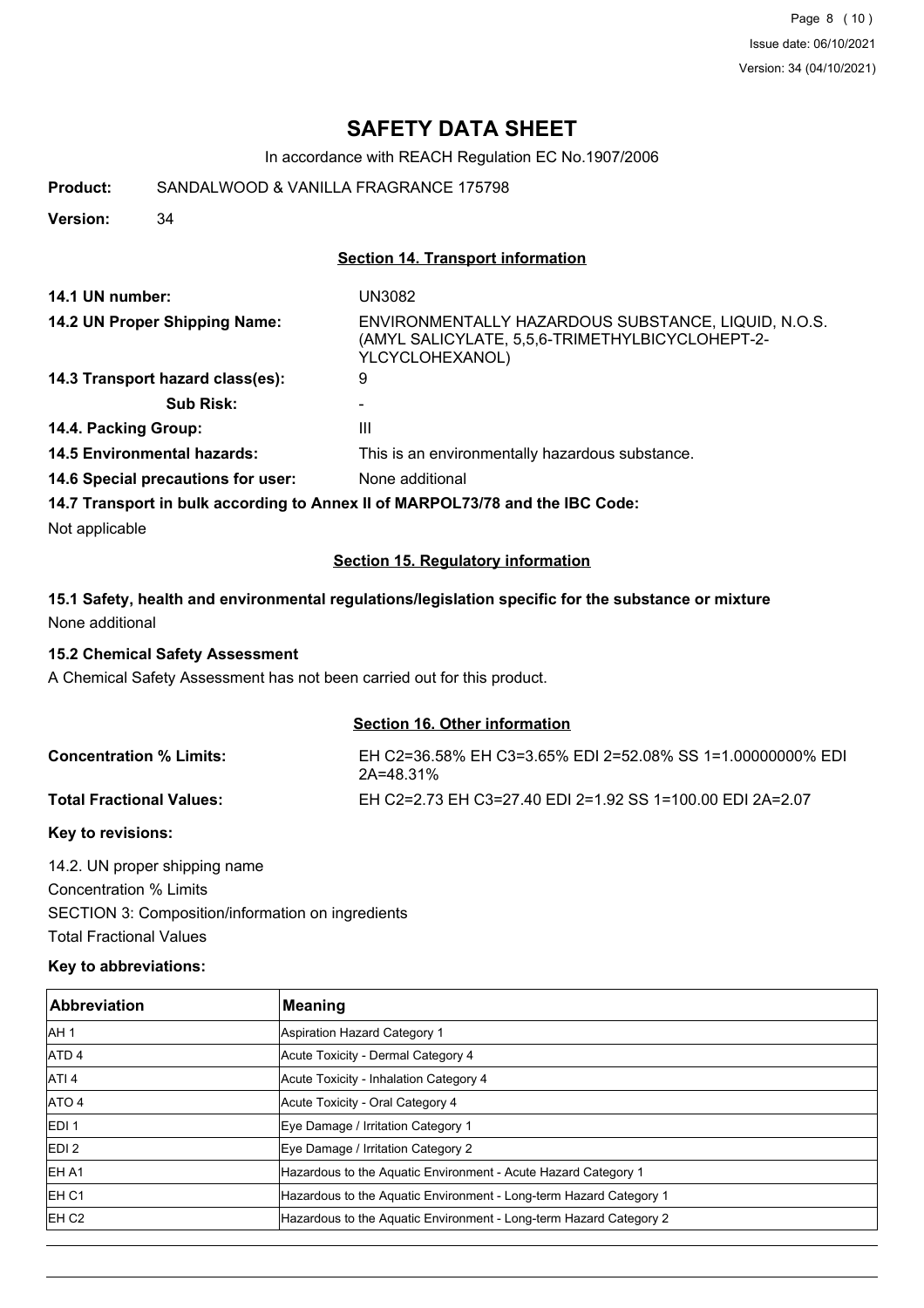Page 9 (10) Issue date: 06/10/2021 Version: 34 (04/10/2021)

# **SAFETY DATA SHEET**

In accordance with REACH Regulation EC No.1907/2006

# **Product:** SANDALWOOD & VANILLA FRAGRANCE 175798

#### **Version:** 34

| EH <sub>C3</sub> | Hazardous to the Aquatic Environment - Long-term Hazard Category 3                                                                  |
|------------------|-------------------------------------------------------------------------------------------------------------------------------------|
| FL <sub>3</sub>  | Flammable Liquid, Hazard Category 3                                                                                                 |
| FS <sub>2</sub>  | Flammable Solid, Hazard Category 2                                                                                                  |
| H226             | Flammable liquid and vapour.                                                                                                        |
| H <sub>228</sub> | Flammable solid.                                                                                                                    |
| H302             | Harmful if swallowed.                                                                                                               |
| H304             | May be fatal if swallowed and enters airways.                                                                                       |
| H312             | Harmful in contact with skin.                                                                                                       |
| H315             | Causes skin irritation.                                                                                                             |
| H317             | May cause an allergic skin reaction.                                                                                                |
| H318             | Causes serious eye damage.                                                                                                          |
| H319             | Causes serious eye irritation.                                                                                                      |
| H332             | Harmful if inhaled.                                                                                                                 |
| H335             | May cause respiratory irritation.                                                                                                   |
| H371             | May cause damage to organs (organs, exposure route).                                                                                |
| H400             | Very toxic to aquatic life.                                                                                                         |
| H410             | Very toxic to aquatic life with long lasting effects.                                                                               |
| H411             | Toxic to aquatic life with long lasting effects.                                                                                    |
| H412             | Harmful to aquatic life with long lasting effects.                                                                                  |
| P210             | Keep away from heat, sparks, open flames and hot surfaces. - No smoking.                                                            |
| P233             | Keep container tightly closed.                                                                                                      |
| P240             | Ground/bond container and receiving equipment.                                                                                      |
| P241             | Use explosion-proof electrical, ventilating and lighting equipment.                                                                 |
| P242             | Use only non-sparking tools.                                                                                                        |
| P243             | Take precautionary measures against static discharge.                                                                               |
| P <sub>260</sub> | Do not breathe vapour or dust.                                                                                                      |
| P261             | Avoid breathing vapour or dust.                                                                                                     |
| P <sub>264</sub> | Wash hands and other contacted skin thoroughly after handling.                                                                      |
| P270             | Do not eat, drink or smoke when using this product.                                                                                 |
| P271             | Use only outdoors or in a well-ventilated area.                                                                                     |
| P272             | Contaminated work clothing should not be allowed out of the workplace.                                                              |
| P273             | Avoid release to the environment.                                                                                                   |
| P280             | Wear protective gloves/eye protection/face protection.                                                                              |
| P301/310         | IF SWALLOWED: Immediately call a POISON CENTER or doctor/physician.                                                                 |
| P301/312         | IF SWALLOWED: call a POISON CENTER or doctor/physician if you feel unwell.                                                          |
| P302/352         | IF ON SKIN: Wash with plenty of soap and water.                                                                                     |
| P303/361/353     | IF ON SKIN (or hair): Remove/take off immediately all contaminated clothing. Rinse skin with water/shower.                          |
| P304/340         | IF INHALED: Remove victim to fresh air and keep at rest in a position comfortable for breathing.                                    |
| P305/351/338     | IF IN EYES: Rinse cautiously with water for several minutes. Remove contact lenses, if present and easy to<br>do. Continue rinsing. |
| P309/311         | IF exposed or if you feel unwell: Call a POISON CENTRE or doctor/physician.                                                         |
| P310             | Immediately call a POISON CENTER or doctor/physician.                                                                               |